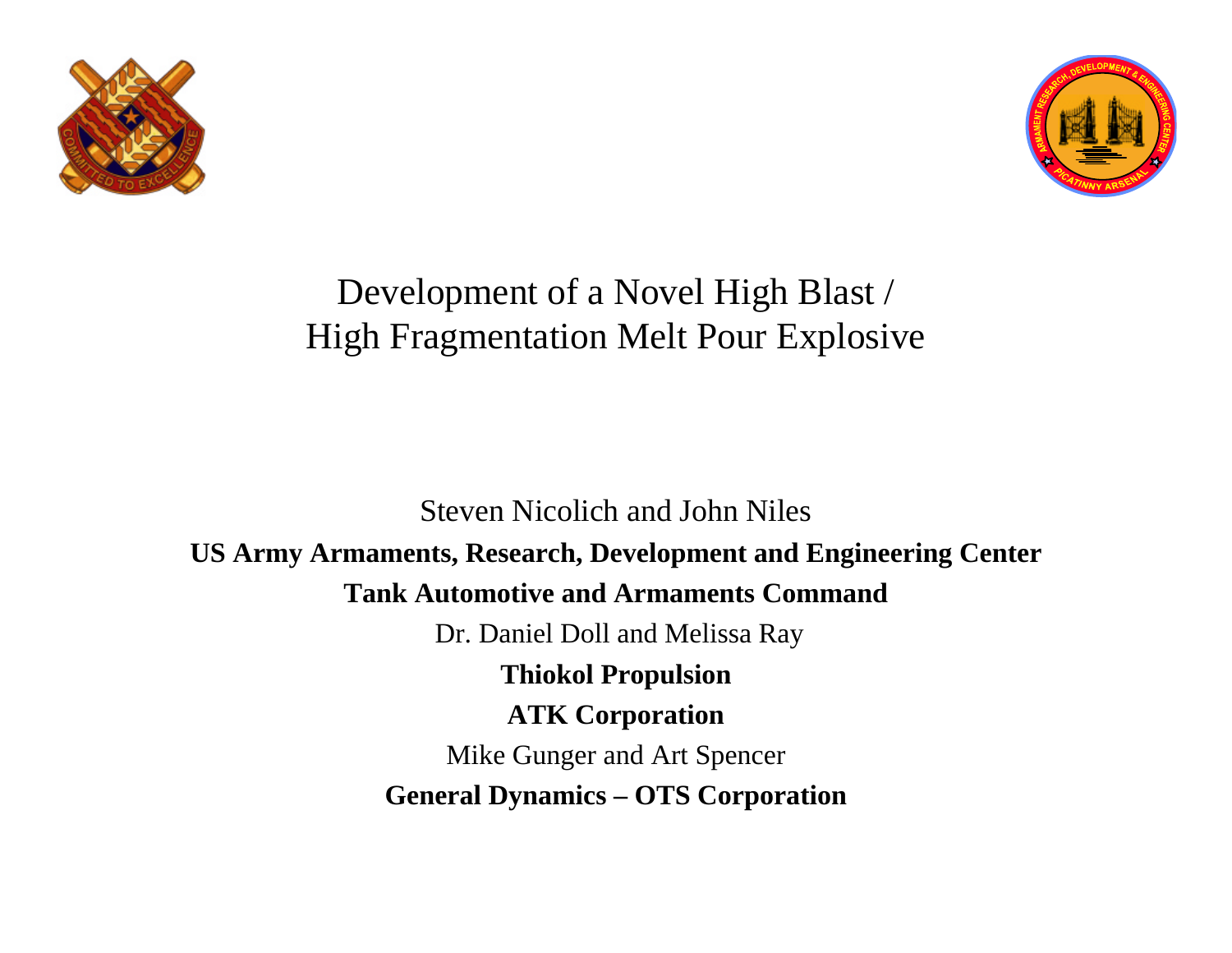# Background

- The vast majority of cannon lunched unitary warheads use melt pour explosives for cost and surge capability
- Traditional melt pour explosives have focused on fragmentation capability
	- TNT
	- Composition B
- A new family of low cost reduced sensitivity melt pour explosives based on 2,4-dinitroanisole, RDX or HMX and AP has been developed in response to IM requirements
	- PAX-21 Composition B replacement (in production for 60mm mortar)
	- PAX-24 TNT replacement
	- PAX-25 Composition B replacement
	- PAX-28 Dual purpose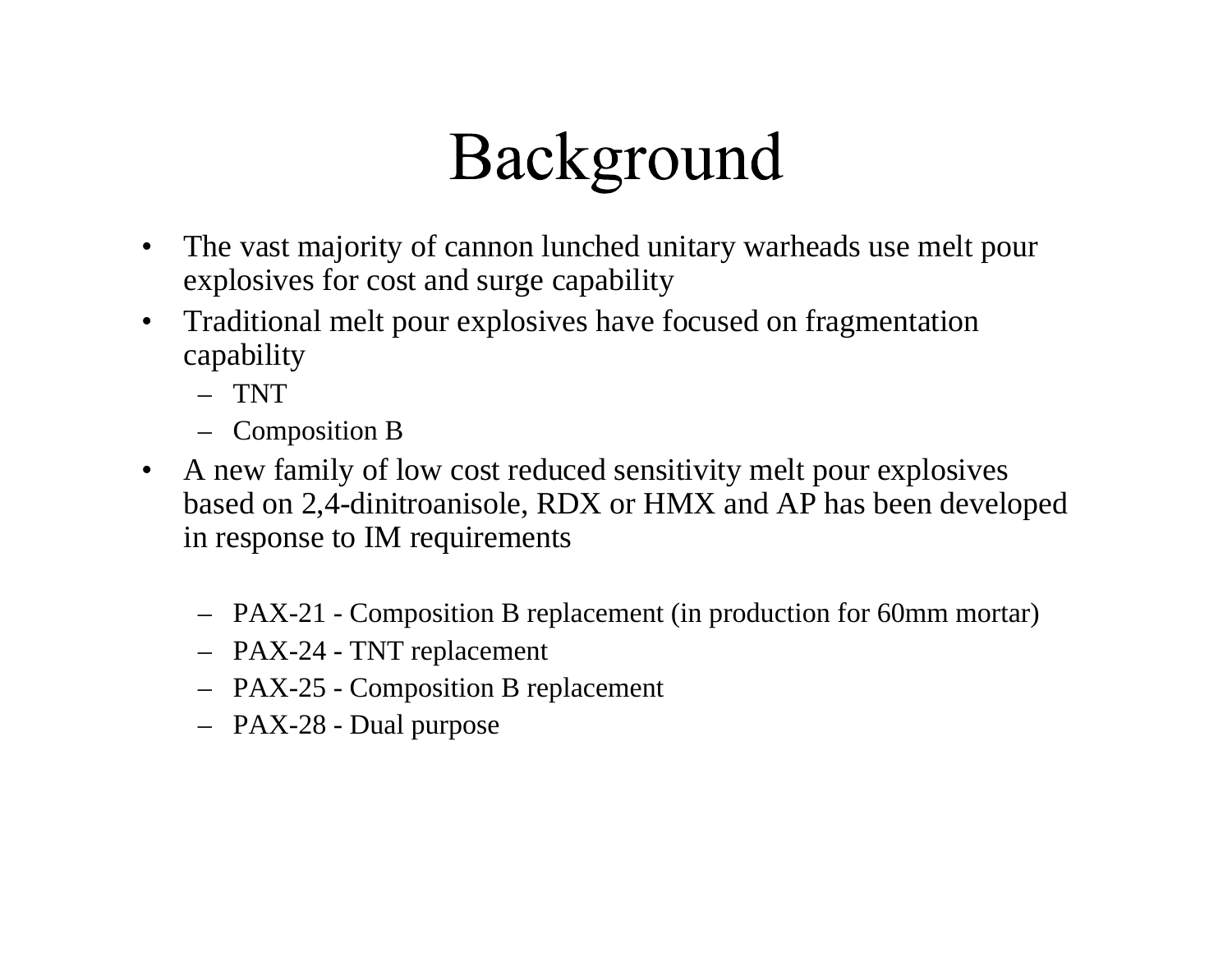# **Technical Approach**

- Start with proven DNANs/AP system
	- Add Al for blast effect
	- Investigate levels of solids for performance/processibility
	- Evaluate effect of RDX versus HMX
- Compare to typical existing formulations
	- Composition B
	- $-$  PBXN-109
- Formulate the most promising compositions and test
	- Bench performance tests for fragmentation
	- Blast tests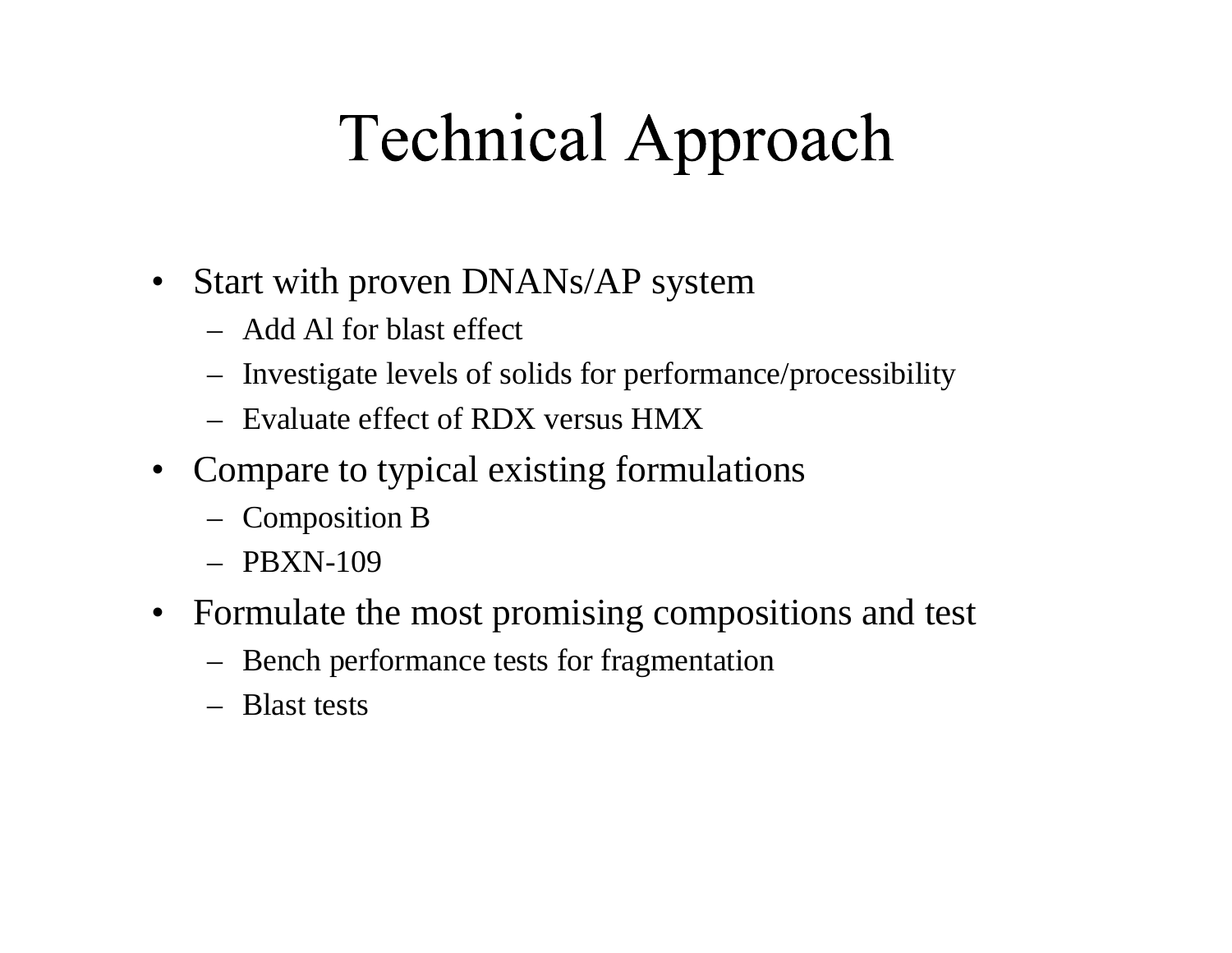### **Results**

- A practical, dual purpose, melt pour explosive has been developed (PAX-28)
- Excellent blast characteristics
- Excellent bench scale fragmentation performance
- Good IM performance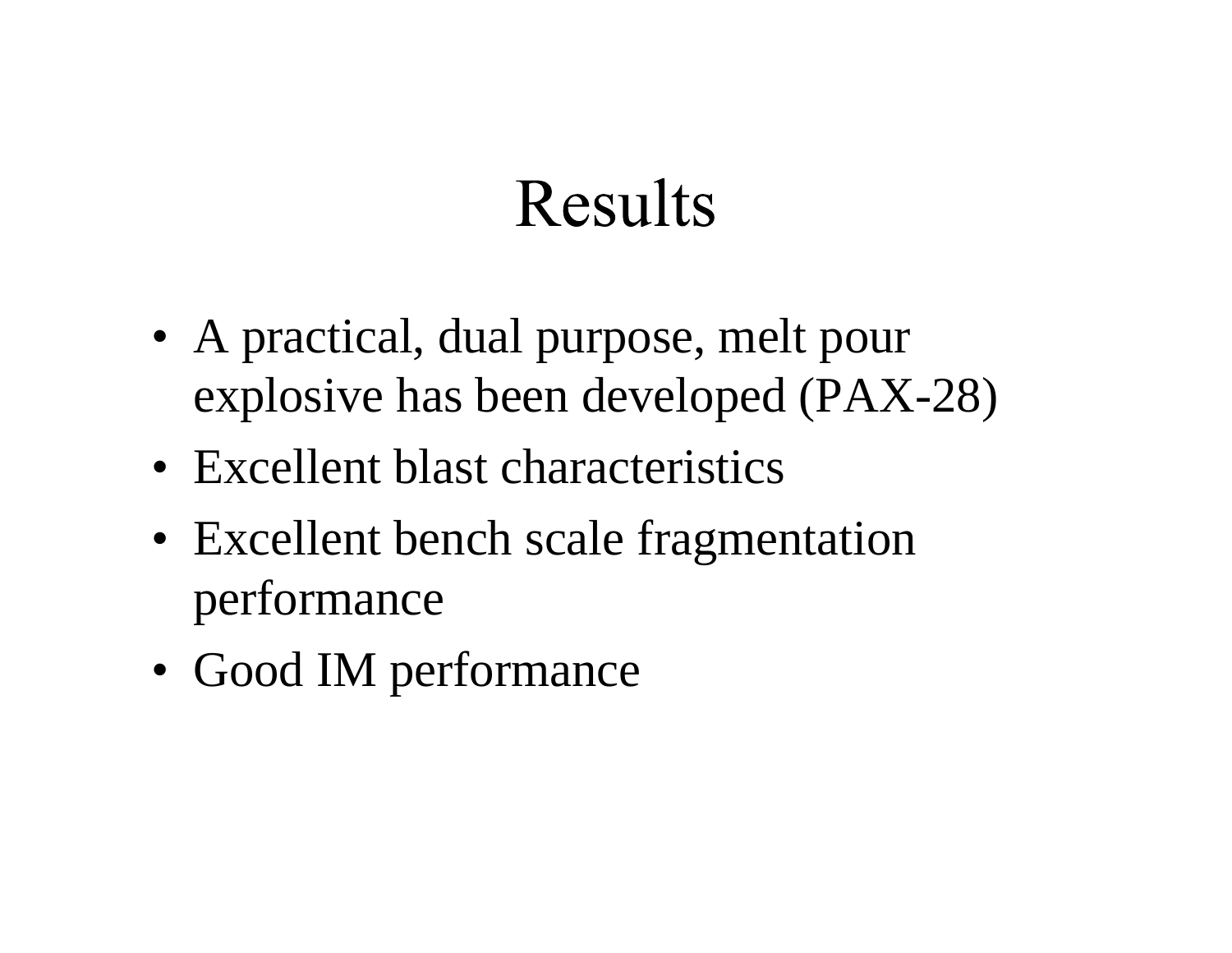### **Future Work**

- Validate expected fragmentation performance
	- Pit tests in several fragmentation munitions
		- Quantity and mass distribution of fragments
	- Arena tests in target munitions based upon user requirements
		- Quantity, mass distribution, velocity and orientation of fragments
- Perform system level demonstrations
- Perform IM testing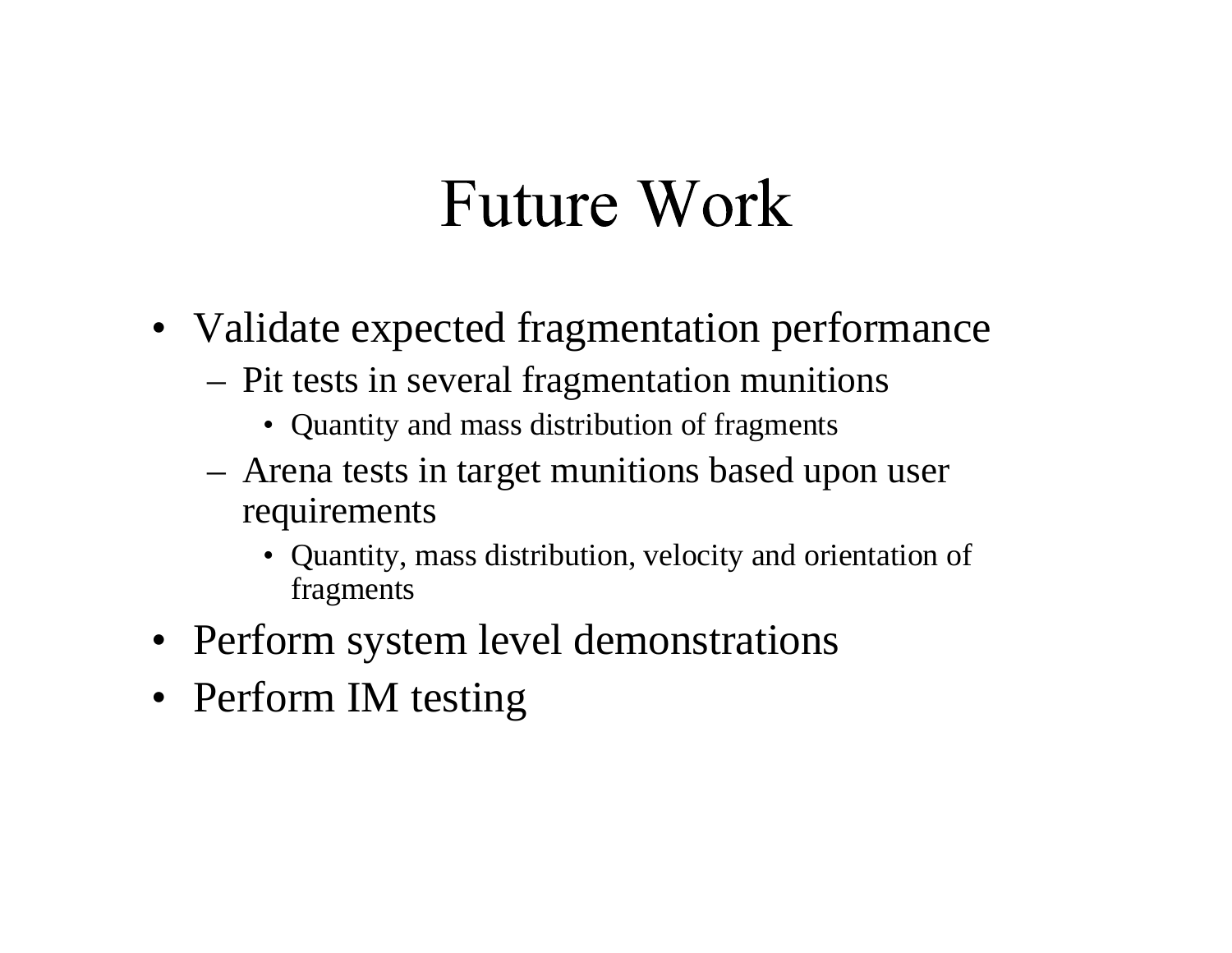#### Results: Initial Mixes

| <b>Table 1: Formulations Evaluated by Mix Number</b> |                       |                                |             |      |                              |
|------------------------------------------------------|-----------------------|--------------------------------|-------------|------|------------------------------|
|                                                      | Mix # DNANs           | <b>RDX</b><br>or<br><b>HMX</b> | AP          | Al   | <b>RDX</b><br>$(wt\%)$<br>Of |
|                                                      |                       |                                |             |      | RDX&AI                       |
|                                                      | <b>HMX Containing</b> |                                |             |      |                              |
| 1                                                    | 35                    | 35                             | 15          | 15   |                              |
| 17                                                   | 35                    | 35                             | 15          | 15   |                              |
| 20                                                   | 35                    | 35                             | 15          | 15   |                              |
|                                                      | <b>RDX Containing</b> |                                |             |      |                              |
| 30                                                   | 40                    | 20                             | 20          | 20   | 50.00                        |
| 31                                                   | 40                    | 30                             | 20          | 10   | 75.00                        |
| 32                                                   | 40                    | 30                             | 15          | 15   | 66.67                        |
| 33                                                   | 40                    | 50                             | 0           | 10   | 83.33                        |
| 34                                                   | 40                    | 30                             | $\mathbf 0$ | 30   | 50.00                        |
| 35                                                   | 40                    | 10                             | 0           | 50   | 16.67                        |
| 36                                                   | 40                    | 0                              | $\mathbf 0$ | 60   | 0.00                         |
| 37                                                   | 40                    | 27.5                           | 0           | 32.5 | 45.83                        |
| 38                                                   | 40                    | 17                             | 10          | 33   | 34.00                        |
| 39                                                   | 40                    | 11.5                           | 15          | 33.5 | 25.56                        |
| 40                                                   | 40                    | 6.4                            | 20          | 33.6 | 16.00                        |
| 41                                                   | 40                    | 0                              | 30          | 30   | 0.00                         |
| $42*$                                                | 40                    | 22.5                           | 0           | 37.5 | 37.50                        |
| 43*                                                  | 40                    | 40                             | $\mathbf 0$ | 20   | 66.67                        |
| 44                                                   | 40                    | 12.5                           | 10          | 37.5 | 25.00                        |
| 45                                                   | 40                    | 25                             | 10          | 25   | 50.00                        |
| 46                                                   | 40                    | 5                              | 15          | 40   | 11.11                        |
| 47                                                   | 40                    | 15                             | 15          | 30   | 33.33                        |
| 48                                                   | 40                    | 5                              | 20          | 35   | 12.50                        |
| 49                                                   | 40                    | 10                             | 20          | 30   | 25.00                        |
| 50                                                   | 40                    | 7.5                            | 30          | 22.5 | 25.00                        |
| 51                                                   | 40                    | 25                             | 20          | 15   | 62.50                        |
| 52                                                   | 40                    | 13                             | 30          | 18   | 41.94                        |
| 53                                                   | 40                    | 16.5                           | 30          | 13.5 | 55.00                        |

\*Mixes were not made because it was determined that enough data was present on formulations containing 0% AP. These were fully evaluated theoretically.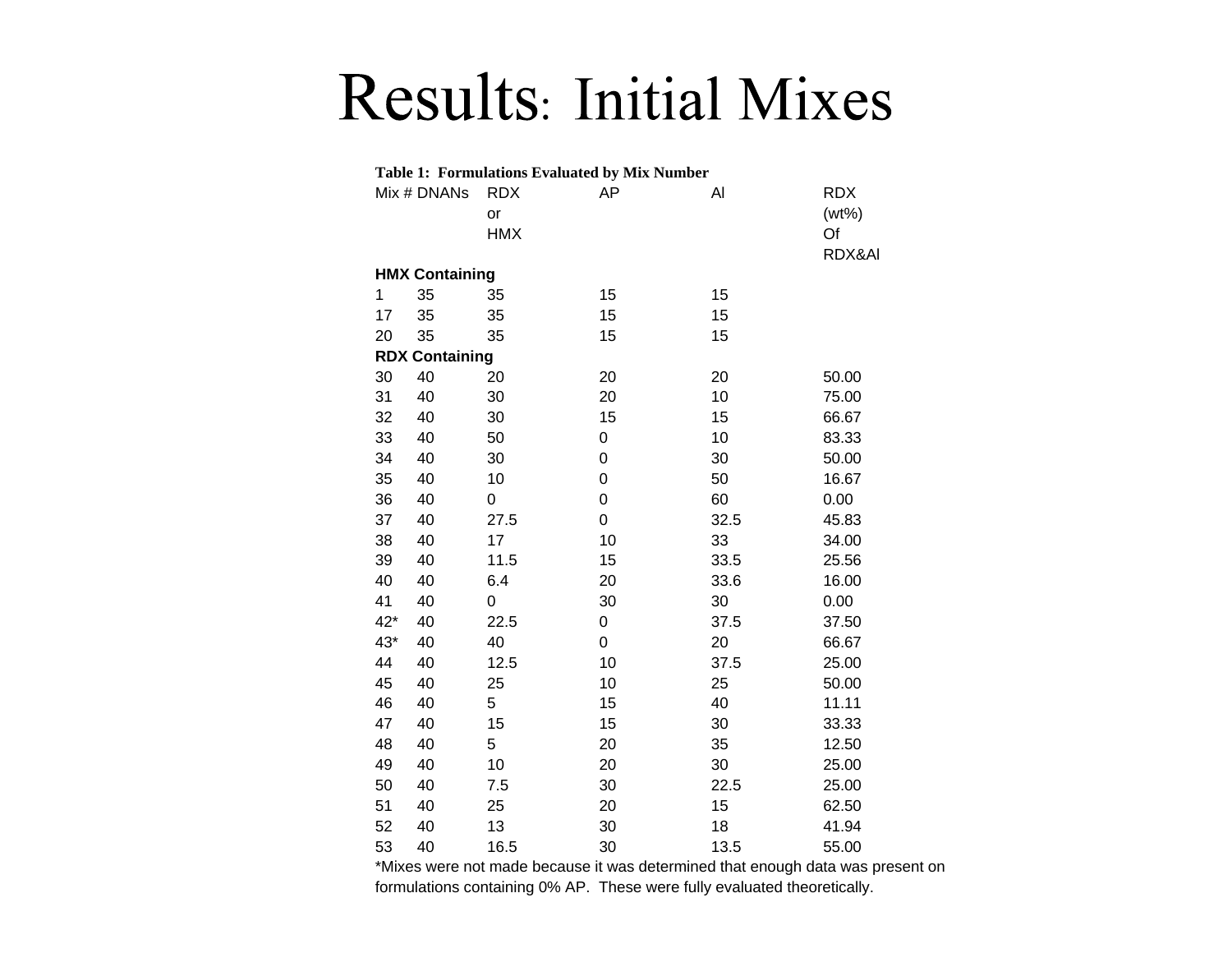#### Results: Total Energy – RDX v Al at varying levels of AP

**Figure 2: Theoretical Total Energy of Detonation as RDX is**  exchanged for AI at varying AP levels and 40% DNANs

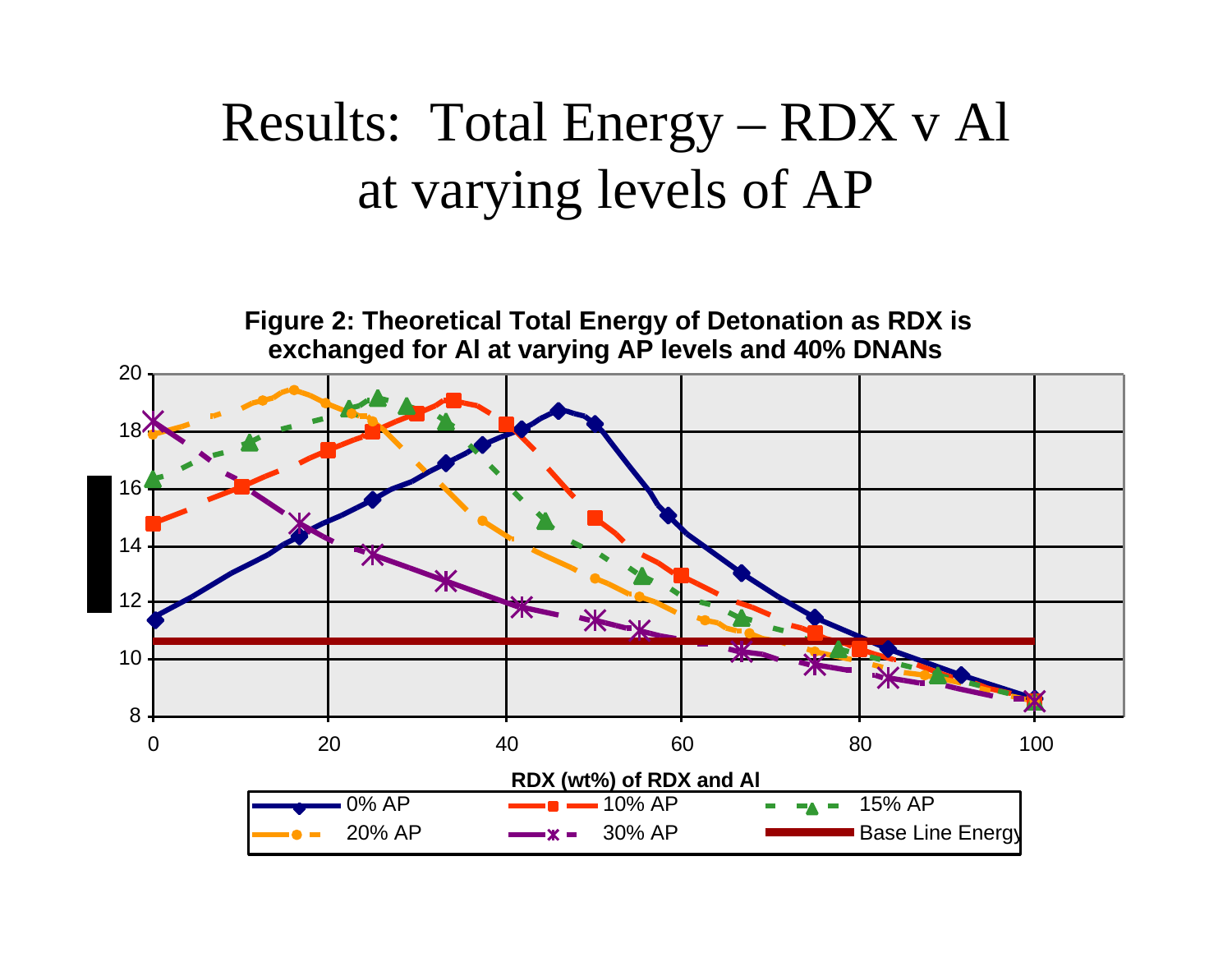#### Results: Theoretical Velocity v Theoretical Energy

#### **Figure 4: Theoretical Velocity versus Theoretical Energy for 0% AP & 40% DNANs**

(left most Point on each is smallest wt% RDX of RDX &Al and increases from there)

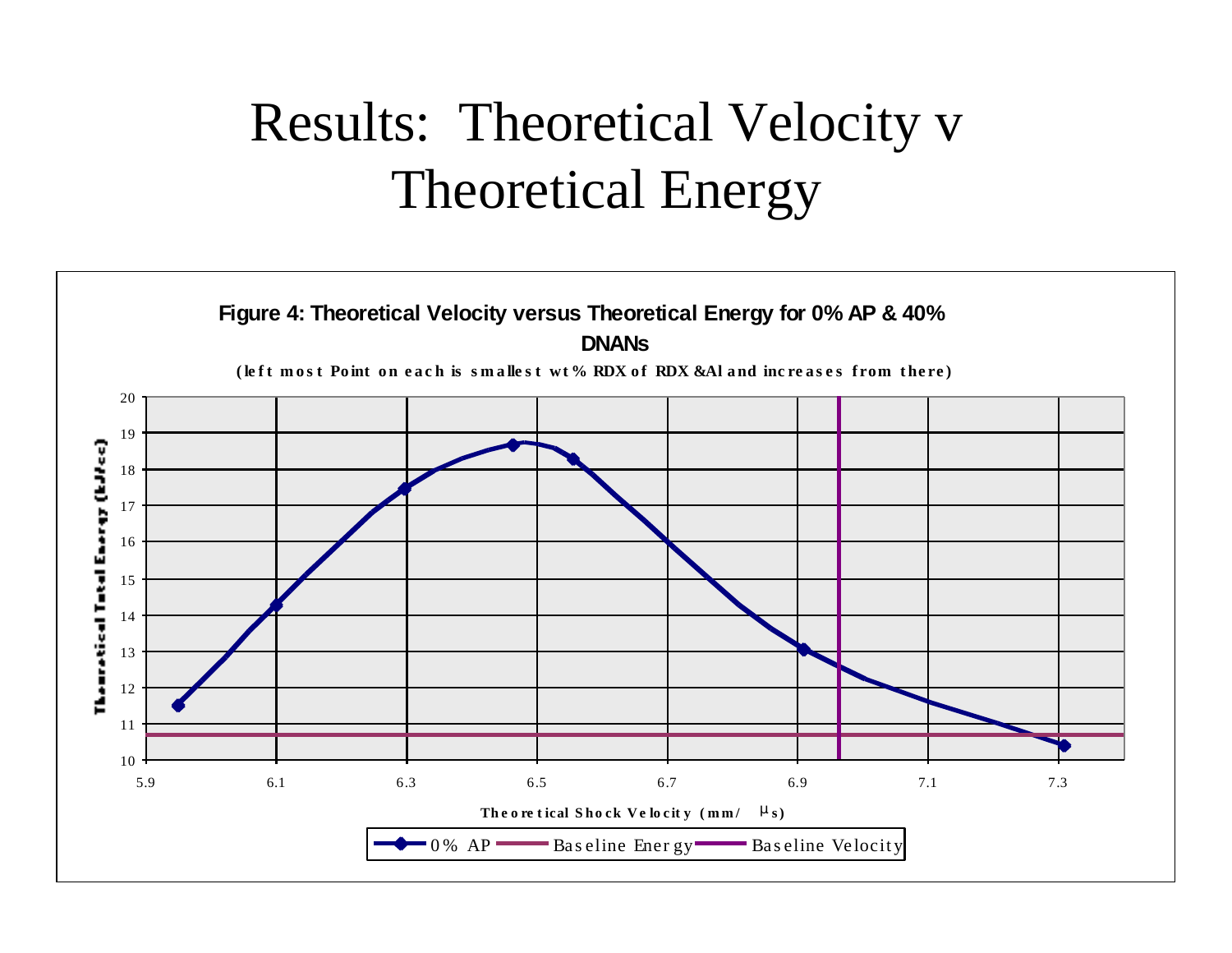#### Results: Theoretical Velocity v Theoretical Energy

**Figure 5: Theoretical Velocity versus Theoretical Energy**

**(Left most Point on each is smallest wt% RDX of RDX &Al and increases from there)**

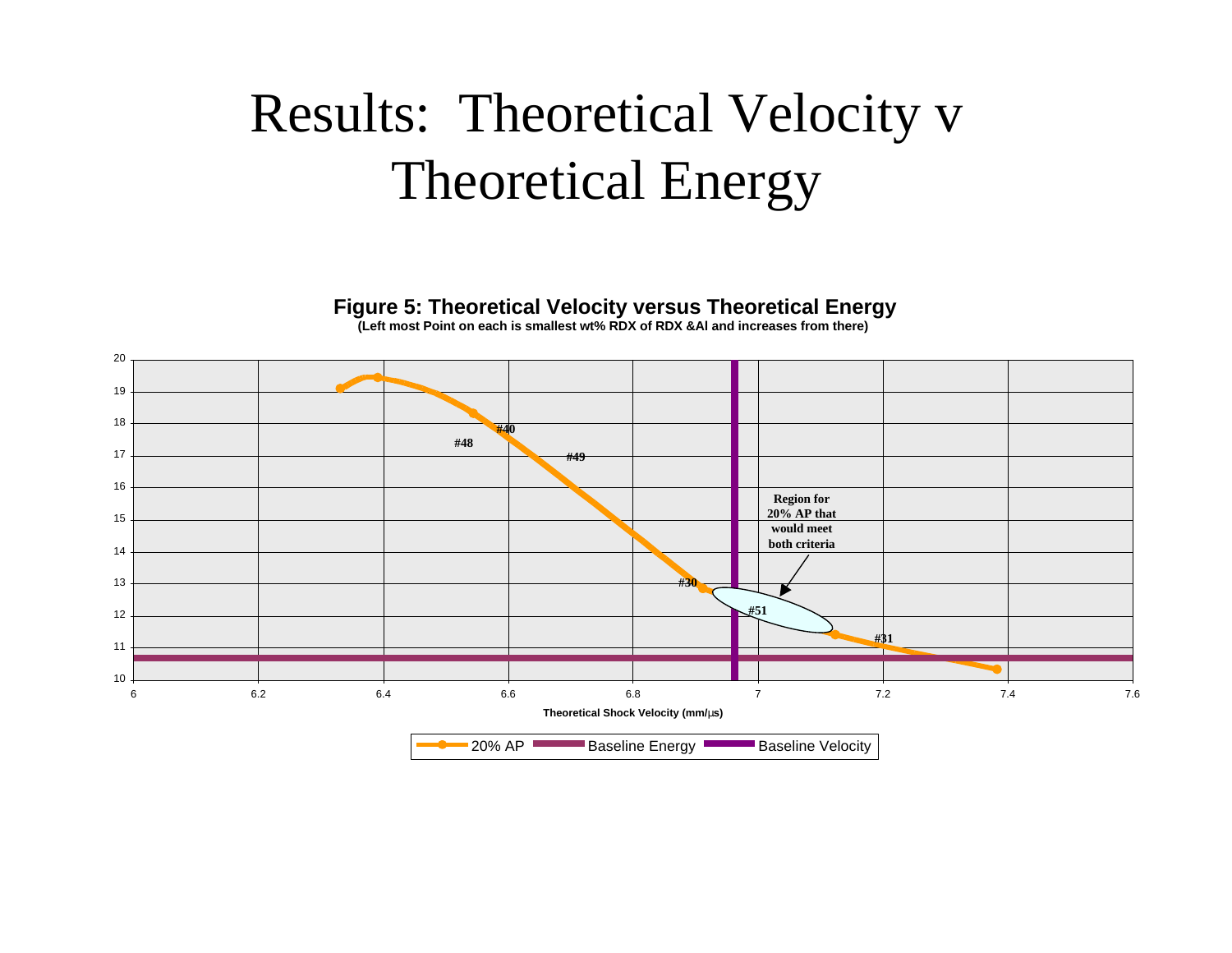### **Results: Dent Depth**

**Figure 6: RDX (wt%) of RDX and Al vs. Experimental Dent Depth for varying AP concentrations** 0.5 0.45 0.4 **ANTISTICATION** 0.35 0.3 0.25 0.2 0.15 0.1 0 10 20 30 40 50 60 70 80 90 100 **RDX (wt%) of RDX&Al** 0% AP  $\bullet$   $\bullet$   $\bullet$  10% AP  $\bullet$   $\bullet$   $\bullet$  15% AP  $\bullet$   $\bullet$   $\bullet$  20% AP **30% AP** Base Line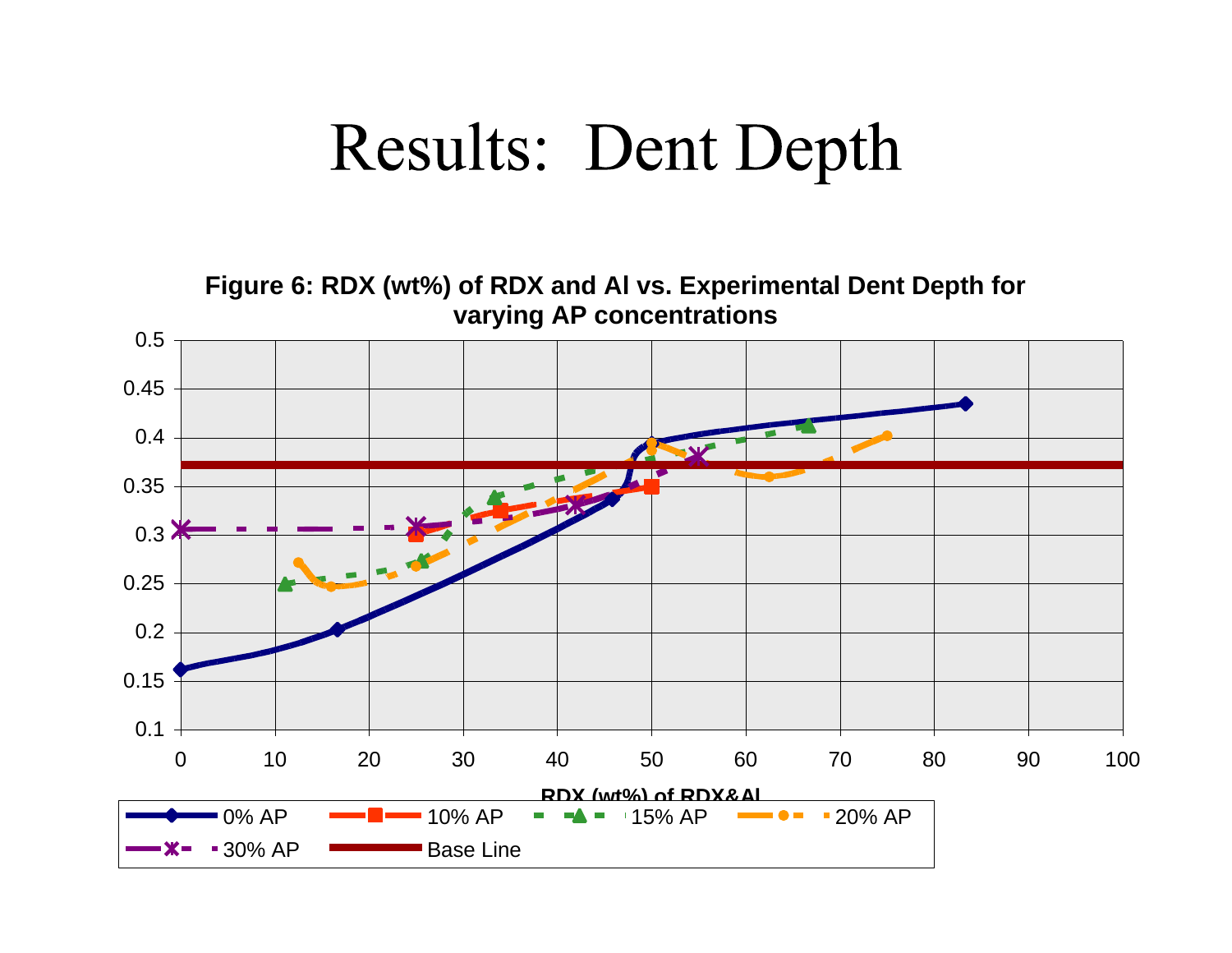# Results: RDX/Al Concentration v Experimental Velocity

**Figure 7: RDX (wt%) of RDX and Al vs. Experimental Velocity for varying AP concentrations**

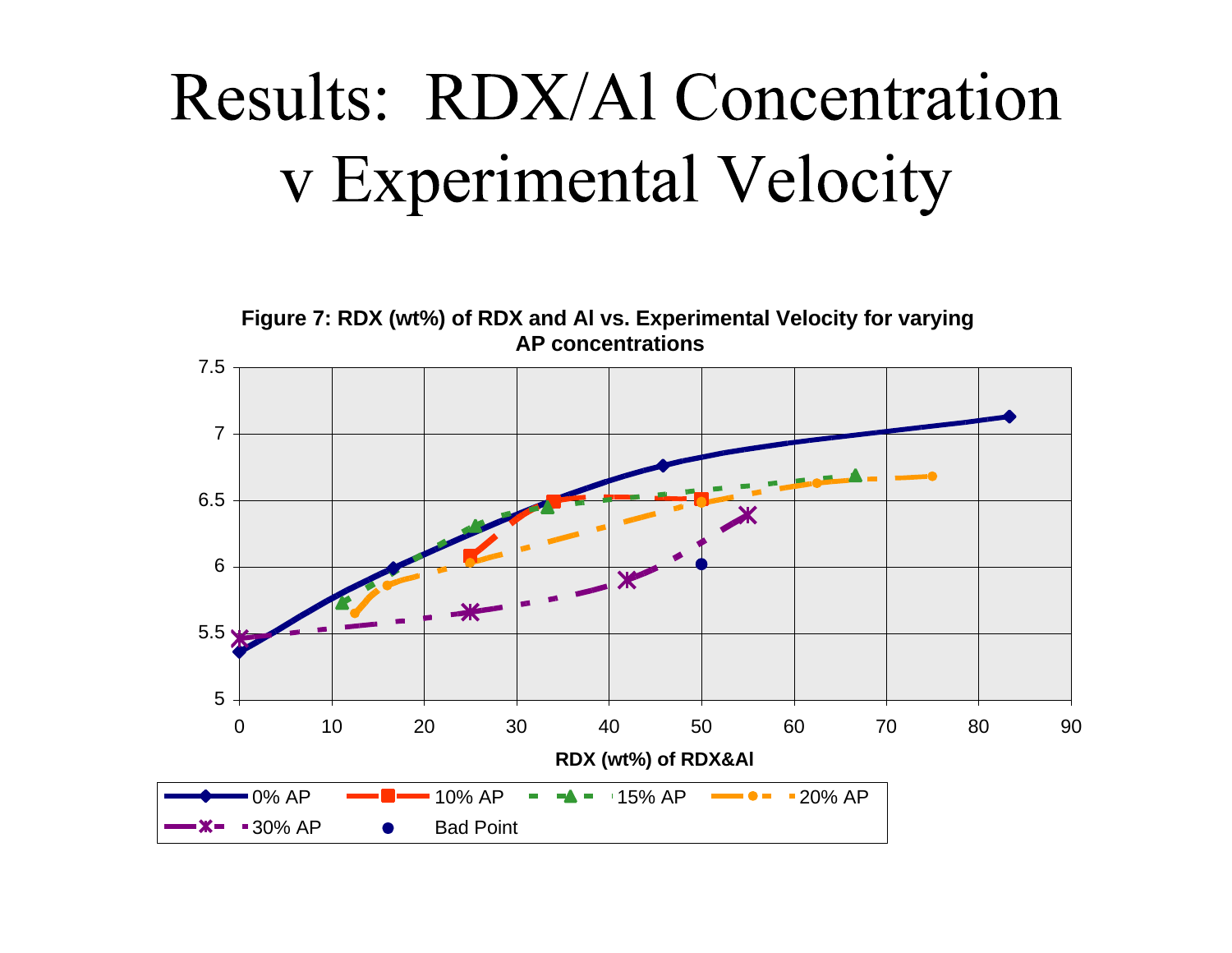## **Results: Experimental Velocity** & Dent v RDX

| Table 6: Experimental Velocity and Dent Depth                                                                                         |                |           |                                |                                  |
|---------------------------------------------------------------------------------------------------------------------------------------|----------------|-----------|--------------------------------|----------------------------------|
| <b>Increases With</b><br>Increasing levels of RDX and Similar Levels of AP                                                            |                |           |                                |                                  |
| Mix#                                                                                                                                  | <b>RDX</b>     | <b>AP</b> | % velocity<br><i>increased</i> | % dent depth<br><i>increased</i> |
| $44*$                                                                                                                                 | 12.5           | 10        |                                |                                  |
| 38                                                                                                                                    | 17             | 10        | 6.3                            | 7.4                              |
| 45                                                                                                                                    | 25             | 10        | 6.6                            | 14                               |
| $46*$                                                                                                                                 | $\overline{5}$ | 15        |                                |                                  |
| 39                                                                                                                                    | 11.5           | 15        | 9.2                            | 8.8                              |
| 47                                                                                                                                    | 15             | 15        | 11.2                           | 26.3                             |
| 49*                                                                                                                                   | 10             | 20        |                                |                                  |
| 30                                                                                                                                    | 20             | 20        | 6.9                            | 32.2                             |
| 31                                                                                                                                    | 30             | 20        | 9.7                            | 33.3                             |
| * Mix numbers following in the same color set are percent of these i.e. the velocity<br>of 38 is 6.3% greater than the velocity of 44 |                |           |                                |                                  |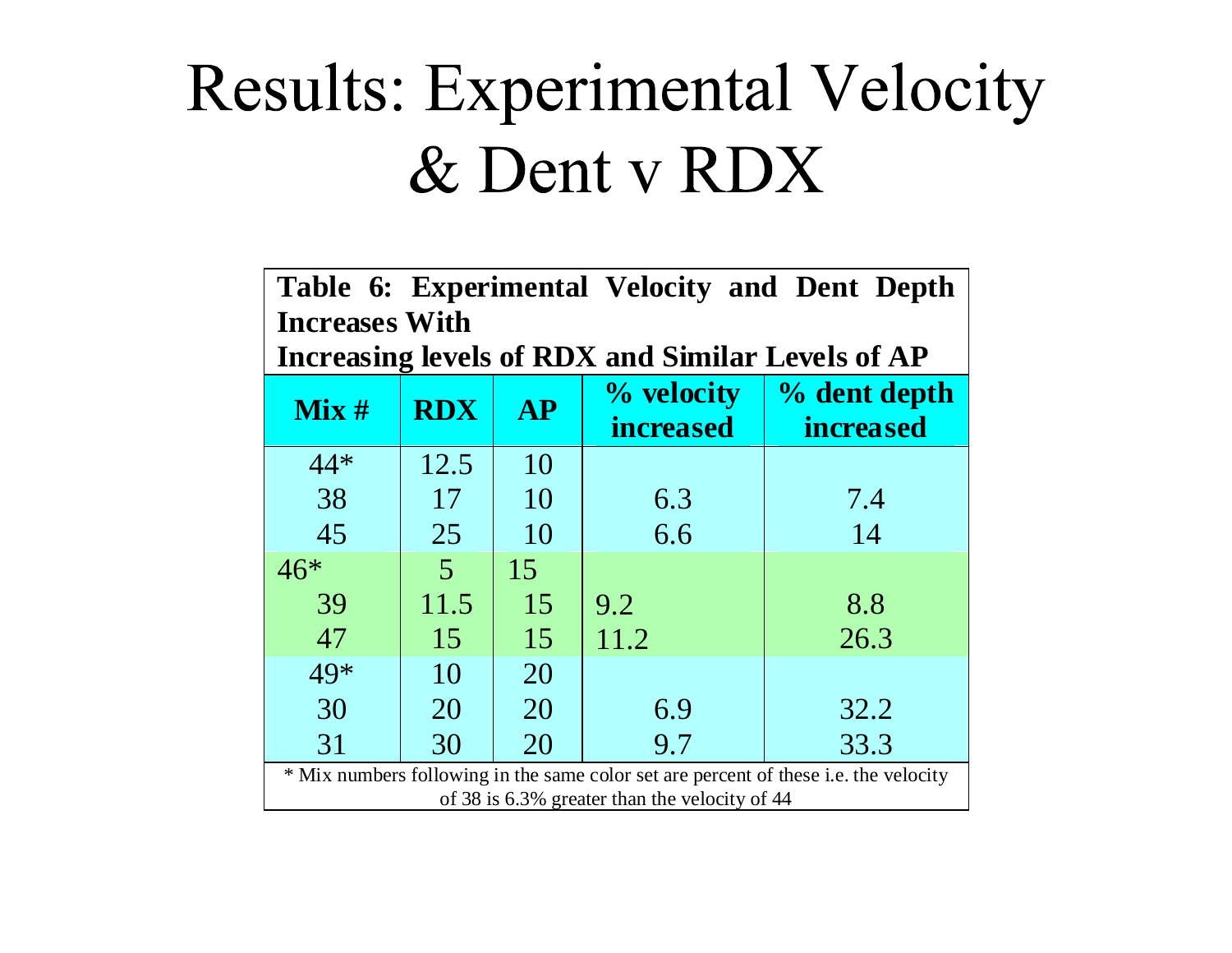# Results: Average Velocity v Dent Depth

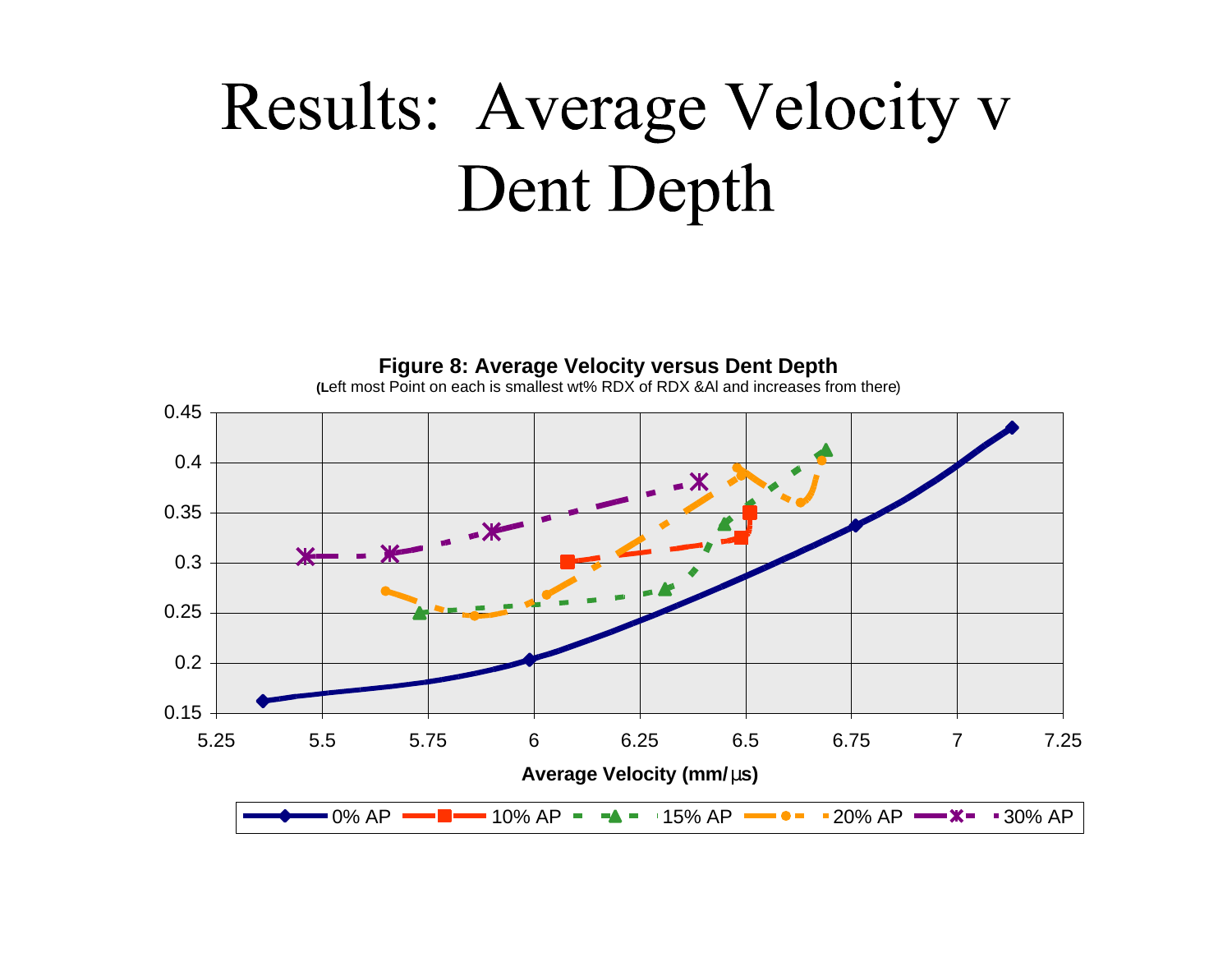### Results: Card Gap

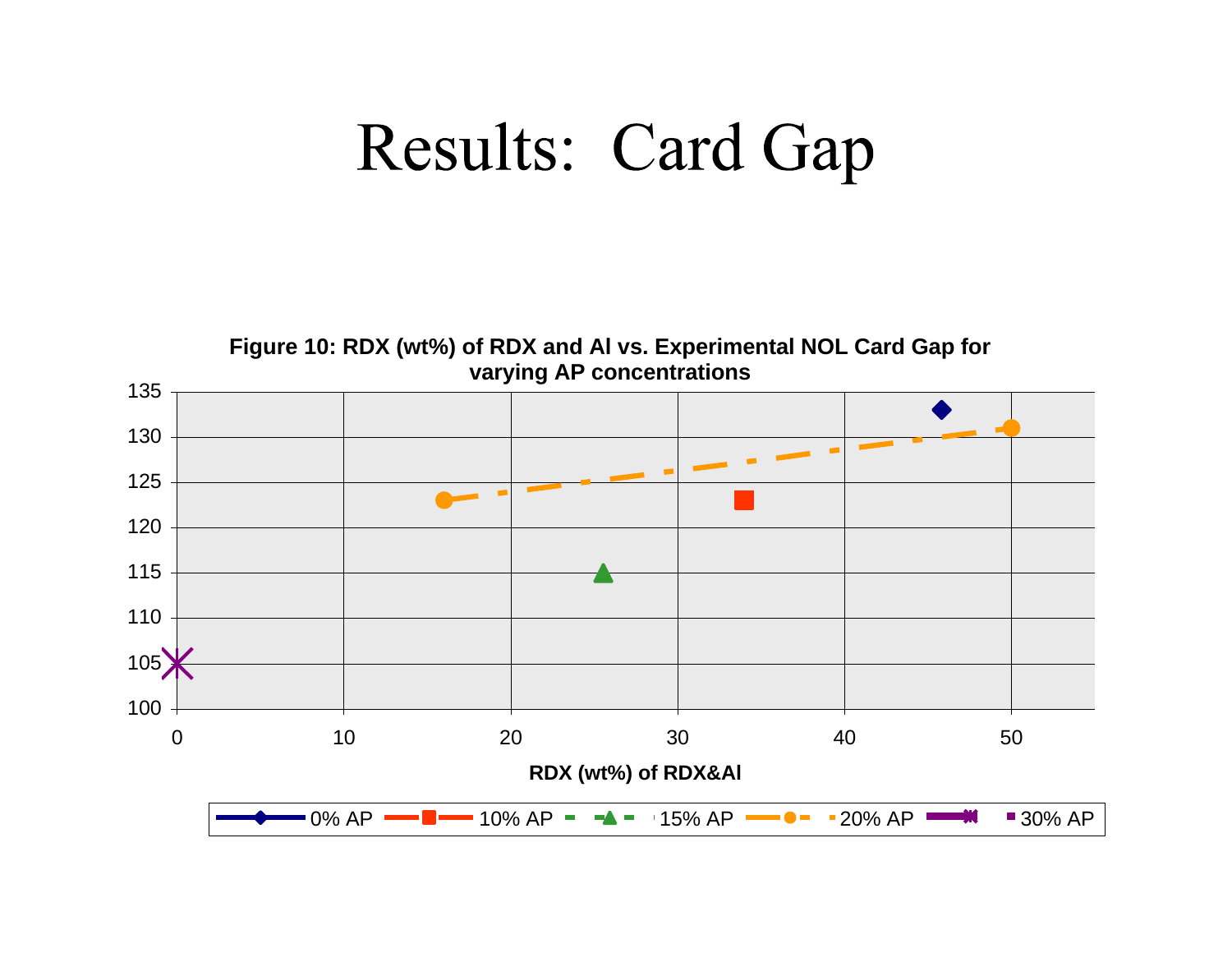### **Results: The Bottom Line**

#### **Table 1. Average Peak Pressure**

|               | Nominal        |      | Average Peak Pressure (psi) |              |     |
|---------------|----------------|------|-----------------------------|--------------|-----|
| Explosive     | $N.E.W.$ (lbs) | 10'  | $20^{\circ}$                | $30^{\circ}$ | 40  |
| Comp B        | 9.1            | 30.4 | 6.7                         | 3.0          | 3.0 |
| <b>PAX-28</b> | 9.6            | 39.5 | 7.4                         | 5.7          | 3.3 |
| <b>PAX-28</b> | 12.6           | 57.0 | 9.2                         | 7.4          | 5.5 |

NEW used for PAX-28 was based upon an anticipated requirement

#### **An equivalency factor of 1.62 was determined between Composition B and PAX-28**